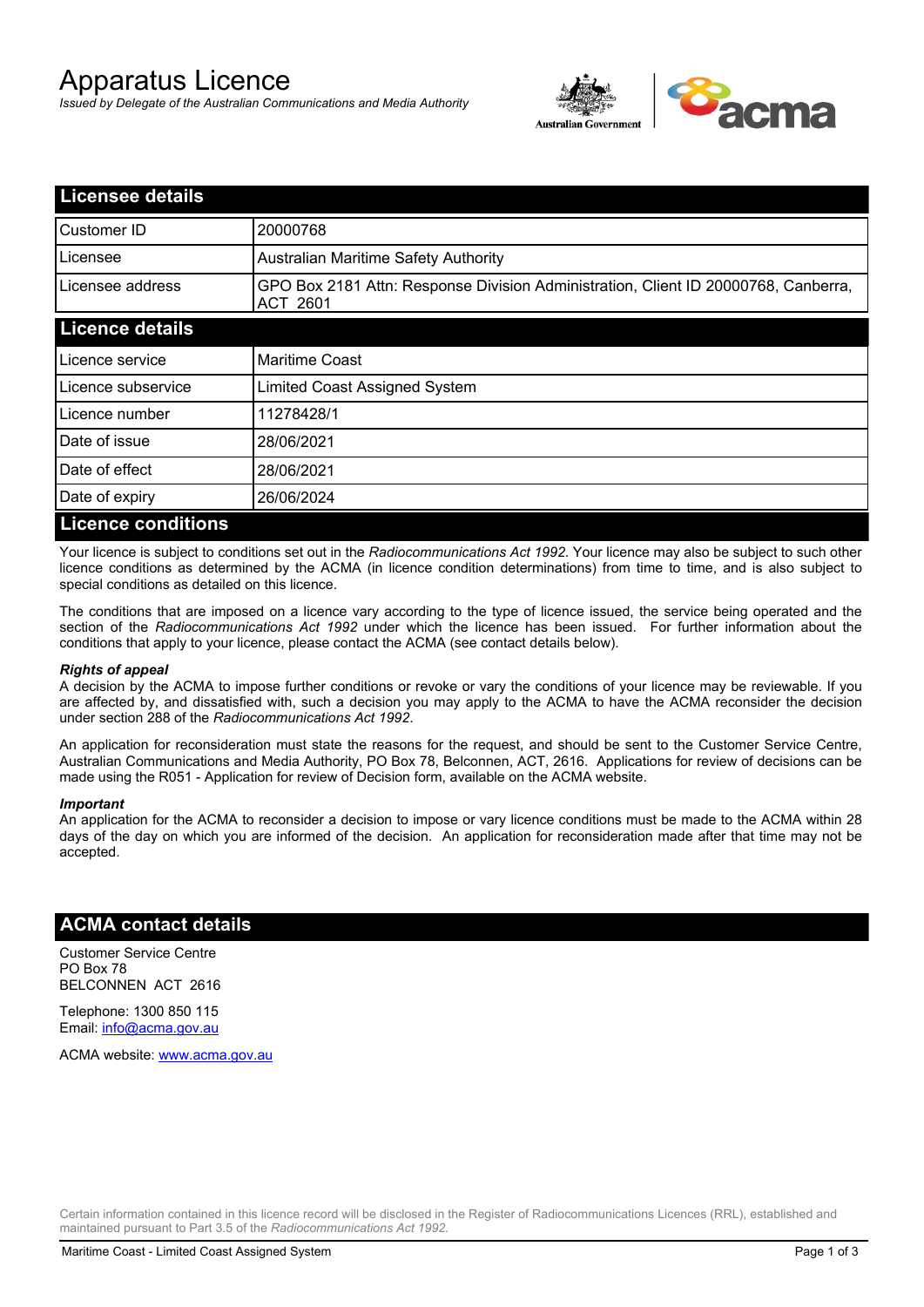# **Advisory Notes applying to licence no.: 11278428/1**

Conditions applicable to the operation of Limited Coast Assigned System authorised under this licence can be found in the Radiocommunications Licence Conditions (Apparatus Licence) Determination and the Radiocommunications Licence Conditions (Maritime Coast Licence) Determination. Copies of these determinations are available from the ACMA and from the ACMA home page (www.acma.gov.au).